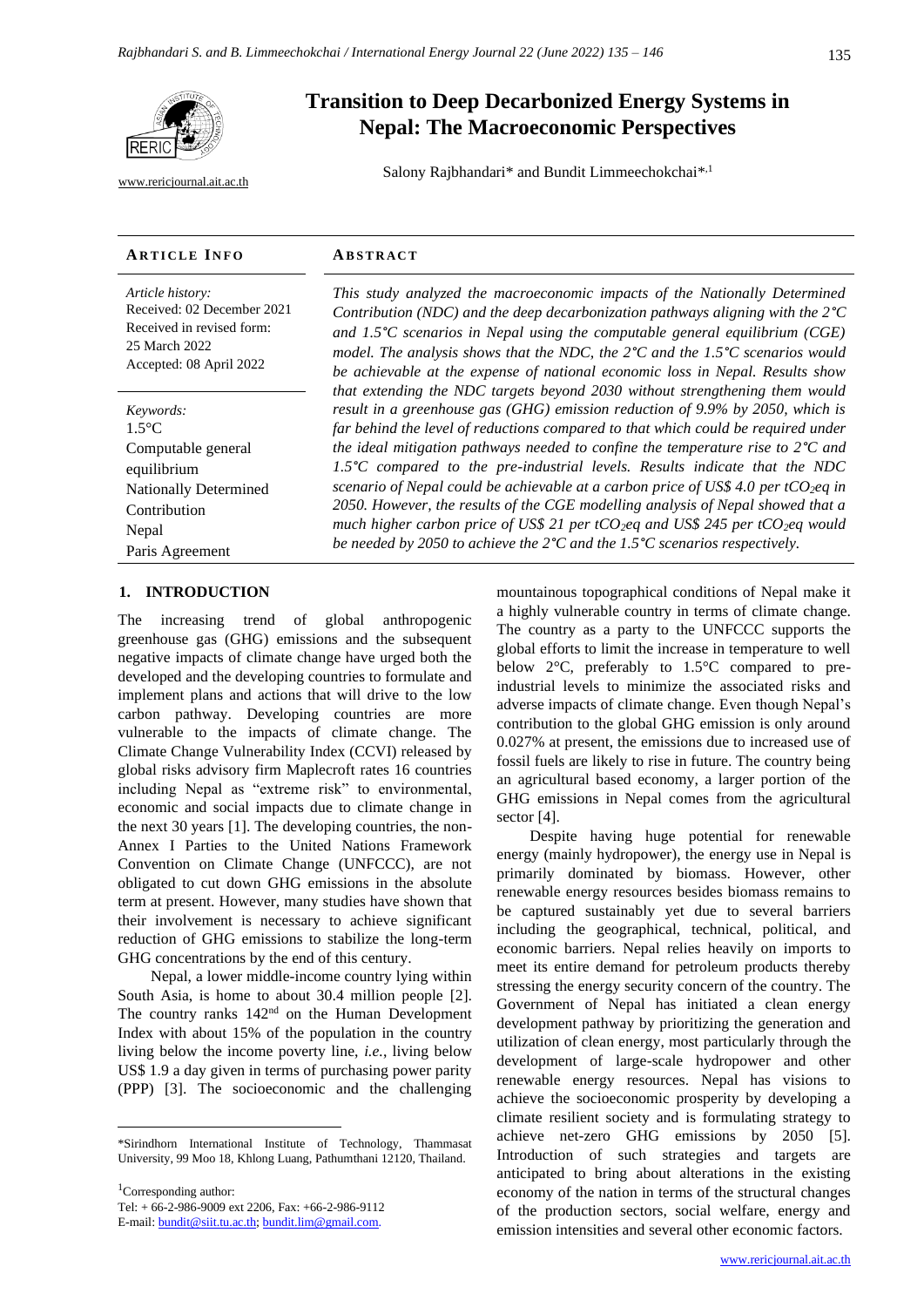Majority of the low carbon studies conducted for Nepal are limited to sectoral level analyses and fail to consider the macroeconomic aspects of imposing different GHG mitigation policies. Studies conducted for Nepal mostly focused on the implications of hydropower development, improvement in energy security, reduction of GHG and local air pollutants, employment generation associated with increasing shares of electric mass transport system and electrical vehicles and co-benefits of various carbon taxes [\[6-10\]](#page-9-5). But all these studies are focused in analyzing the implications of various low carbon development policies using the bottom-up technology specific modelling approaches and did not consider economy-wide consequences of low carbon and GHG mitigation policies. A very limited number of studies have analyzed the economy-wide consequences in terms of changes in gross domestic product (GDP), household welfare, energy and emission intensities of GDP, trade of commodities associated with low carbon development strategies and related policies in Nepal using the top-down modelling approach [\[11\]](#page-9-6), [\[12\]](#page-9-7).

As such, there exists a study gap relating to the economy-wide impacts of GHG emission mitigation and clean energy development to contribute towards meeting the long-term goal of the Paris Agreement in the context of Nepal. Meeting the long-term climate goal of the Paris Agreement demands an immediate or steep reductions in GHG emissions after 2030. The implementation of strong policies to mitigate GHG emissions would bring changes in the macroeconomic development and such changes would have greater consequences mostly in the cases of developing economies. It thus becomes vital to analyze the implications of such stringent GHG emission reduction policies on the economic development and social welfare especially in the context of developing countries like Nepal.

Though Nepal has already communicated its nationally determined contribution (NDC) commitments to the UNFCCC, a significant emission gap needs to be overcome in order to attain the 2°C and further the 1.5°C climate goals. There is thus a need of studying macroeconomic implications of imposing more stringent GHG mitigation targets beyond the NDC commitments to properly address and minimize the negative impacts such policies could bring about in the national economy.

This paper aims at analyzing the macroeconomic consequences of various decarbonization pathways in the context of Nepal during 2010-2050 under the three underlying targets, namely the enhanced nationally determined contribution targets of Nepal, the 2-degree and the 1.5-degree targets. This study presents the findings of the macroeconomic implications of introducing such policy targets using a multi-sector, recursive dynamic computable general equilibrium (CGE) model of Nepal. The analysis presented in this paper goes further beyond the NDC targets to address the macroeconomic impacts of the 2°C and the 1.5°C GHG emission pathways. The economy-wide implication of various decarbonization pathways is focused to determine the structural changes in the GDP, variations in the GHG emission intensity, consumer welfare, and economic implications.

# **2. NDC OF NEPAL**

Nepal submitted its first NDC in 2016 and second NDC in 2020 to pursue and support efforts to limit global average temperature rise to below 2°C leading to 1.5°C above pre-industrial levels [\[4\]](#page-9-3), [\[5\]](#page-9-4). Though Nepal's contribution in the global emissions is negligible, the country is committed to contribute towards lowering the risks and adverse impacts of climate change in line with the Paris Agreement. As Nepal lies among the most vulnerable countries to climate change, these risks are in addition to the already existing climate change related impacts and vulnerabilities. Therefore, the Government of Nepal (GoN) has formulated its enhanced NDC for the period of 2021 to 2030 with an aim to drive the nation towards emission reduction pathways consistent with the 1.5°C temperature limit target of the Paris Agreement [\[5\]](#page-9-4).

The second NDC of Nepal conveys the country's vision of attaining socioeconomic prosperity by developing a climate-resilient society. The second NDC communicates about the increased ambition relating to the activity-based and policy-based targets in key economic sectors and the emission reduction targets in some sectors. It mentions single year targets for 2030 covering four sectors, namely: energy, agriculture, forestry and other land use (AFOLU), industrial processes and product use (IPPU), and waste. The targets are however conditional subject to international support [\[5\]](#page-9-4). [Table 1](#page-2-0) provides brief highlights on the mitigation targets of the second NDC of Nepal at the sectoral level. Besides, Nepal has also communicated its long-term strategy to net zero emissions to the UNFCCC with commitment to accelerate the climate action and achieve net zero emissions by 2045 [\[13\]](#page-9-8).

# **3. METHODOLOGY**

# *3.1 The CGE Model*

A multi-sectoral recursive dynamic CGE model has been constructed in this study using the supply and use (SU) table of 2005 for Nepal to analyze the consequences of the GHG mitigation targets on the Nepalese economy during 2010-2050. The CGE model is solved in one-year step towards 2050 using the Mathematical Programming System for General Equilibrium Analysis (MPSGE) as the modelling language embedded within the Generalized Algebraic Modelling System (GAMS) interface [\[14\]](#page-9-9). Such type of modelling tool has been extensively implemented to analyze the macroeconomic influences of energy and climate policies at varying levels, such as the global [\[15\]](#page-9-10), national [\[16\]](#page-9-11), [\[17\]](#page-9-12), and sub-national levels [\[18-21\]](#page-10-0).

The CGE model considered in this study deals with the energy commodity transaction and their related GHG emissions in detail. The model is composed of a number of equations without any objective functions and includes complementary variables to obtain a solution to the problem. The formulated equations depict the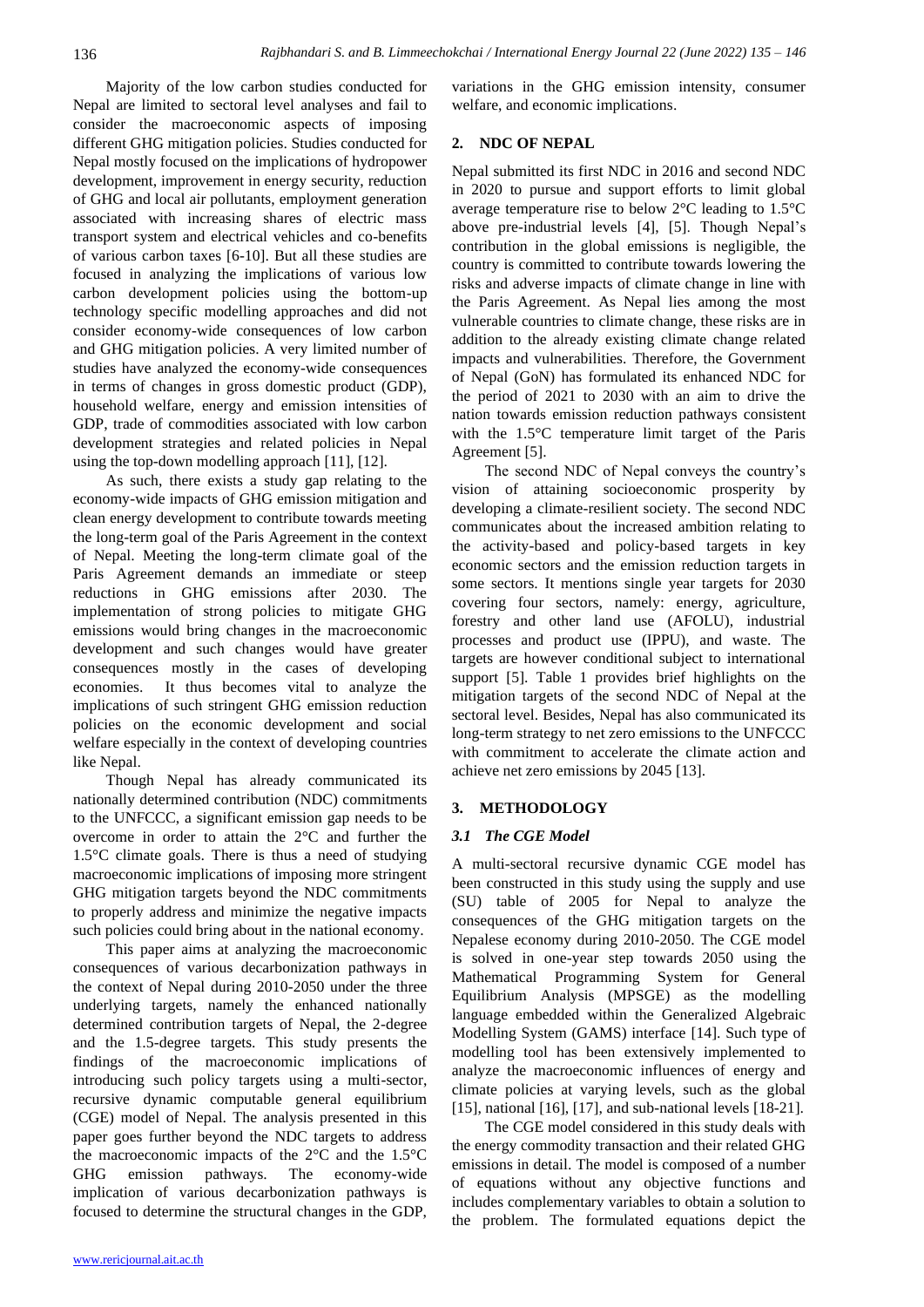behavior of the different activities and sectors. The behavior of different sectors is captured using fixed coefficients. The behaviors of the production and consumption activities are described by non-linear, firstorder optimality conditions whose decisions are guided respectively by the maximization of profits and utility. In addition, the formulated equations also considers a set of constraints which needs to be satisfied by the system and are basically known as the macroeconomic balance and the balance of payment [\[22\]](#page-10-1). The mathematical description of the CGE model considered in this study is based on the AIM/CGE manual [\[22\]](#page-10-1). Similar mathematical explanations have also been considered in several studies [\[19\]-\[21\]](#page-10-2).

The economic structure of the CGE model considered in this study is presented in Figure 1. The formulated CGE model of Nepal includes a production block, the income and expenditure blocks of the government and household and a market block showing the domestic and international transactions. The description of each of these blocks are similar to that in [\[17\]](#page-9-12). The three factors, namely capital, labor, and intermediate inputs are the fundamentals for producing goods and services. Different buyers such as the government, household, investors, international market, and intermediate demand purchase these goods and services to meet their basic demands at the equilibrium condition [\[23\]](#page-10-3), [\[24\]](#page-10-4).

| Sector       | Targets                                                                                           |
|--------------|---------------------------------------------------------------------------------------------------|
| Energy       |                                                                                                   |
| Electricity  | Increase clean energy generation from 1400 MW to 15000 MW by 2030; based on mini and              |
|              | micro-hydro power, solar, wind and bioenergy.                                                     |
| Transport    | Sales of electric vehicles to occupy 25% share of all private passenger vehicle sales in 2025 and |
|              | 20% share of four-wheeler public passenger vehicle sales in 2025, causing a 9% decrease in        |
|              | fossil fuel dependency;                                                                           |
|              | Increase electric vehicles to occupy 90% share of all private passenger vehicle sales and 60%     |
|              | share of all four-wheeler's public passenger vehicle sales by 2030 reducing the fossil fuel       |
|              | dependency by 28%;                                                                                |
|              | Promote public transportation facilities by developing 200 km of electric rail network by 2030    |
| Residential  | 25% of households to use electric stoves for cooking by 2030; Install 500 thousand improved       |
|              | cookstoves by 2025; install an additional 200 thousand household biogas plants and 500 large      |
|              | scale biogas plants by 2025;                                                                      |
|              | Targets to reduce emissions by 11% in 2025 and by 23% in 2030 from the cooking sector             |
| <b>AFOLU</b> | Maintain 45% of the total land area of Nepal under forest cover by 2030; manage 50% of Terai      |
| (Forestry)   | forests and 25% of middle hills and mountain forests sustainably by 2030                          |
| Waste        | Treat 380 million litres per day of wastewater before being discharged by 2025; manage 60,000     |
|              | cubic meters/year of faecal sludge by 2025                                                        |

<span id="page-2-0"></span>**Table 1. Mitigation targets of the second NDC of Nepal.**

*Source: [\[5\]](#page-9-4)*



**Fig. 1. An overview of Nepal CGE model structure.**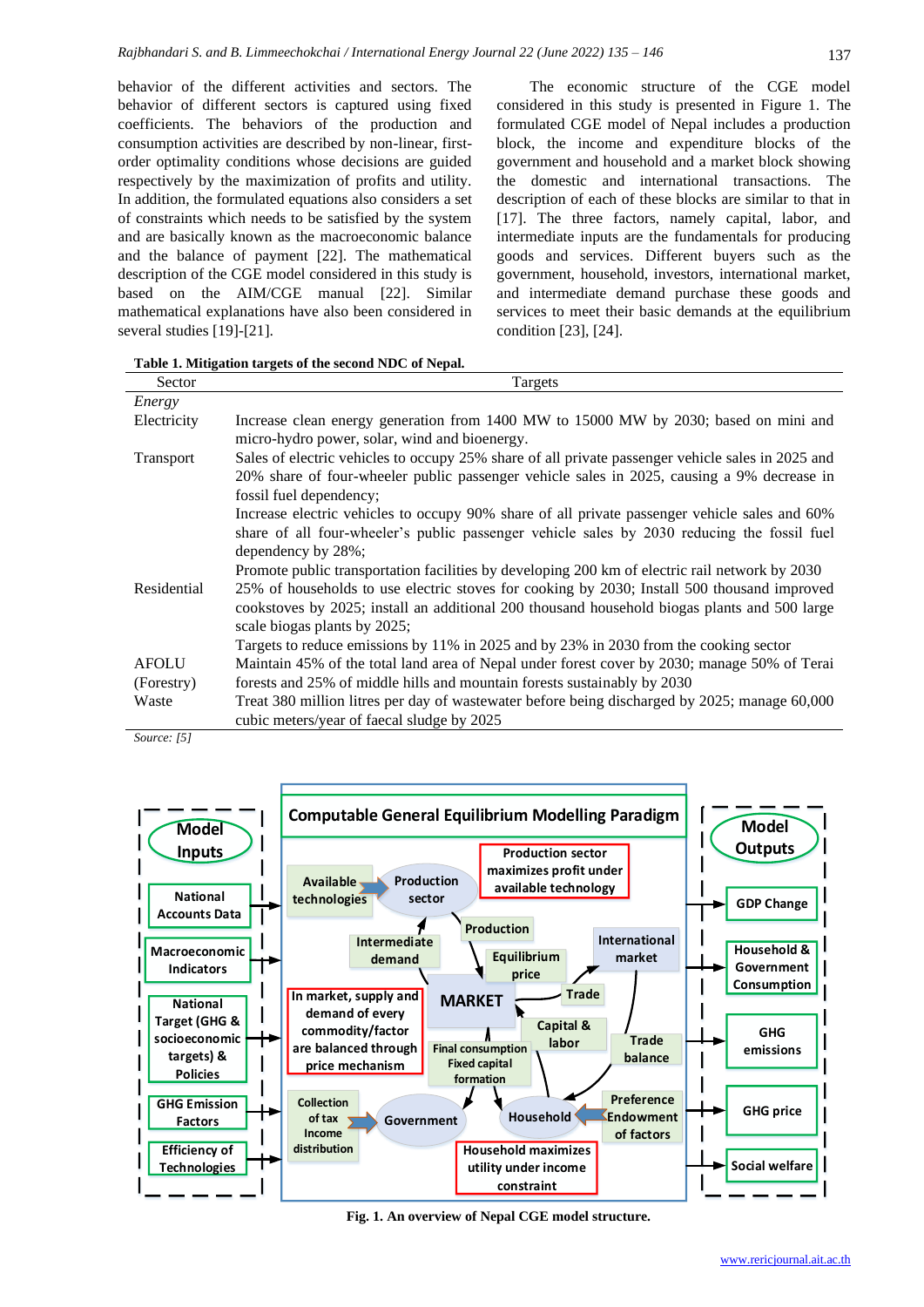Each production activity in the production block maximizes profit subject to the availability of the production technology. The activities of each production sector are characterized by the nested constant elasticity of substitution (CES) function. Government and households form the final consumer of goods and services. The two primary factors of production, *i.e.*, capital and labor are endowed by the household. The rental of these primary factors, rental from fixed factors (*i.e.*, land and natural resources) and lump sum governmental transfers forms household income. This income is either used for final consumption, investment or saving by the households. The CES function is used for representing the nested structure of household consumption for energy goods composite while the Cobb-Douglas function is used for representing the nonenergy goods composite. The government collects the taxes including both the direct and indirect taxes, import tariffs and other taxes. Besides the government consumption, the government expenditure comprises of revenue transfers to public services and export rebates.

In the market block, this study considers that the goods supplied to the market can either be produced domestically or imported. This study assumes the international trade to follow the Armington's assumption, according to which the imported and domestically produced goods are imperfect substitutes [\[25\]](#page-10-5). The domestically supplied goods are represented by a CES function of domestic and imported goods in this study while a constant elasticity of transformation (CET) function is used for representing exports and domestic demand for goods.

#### *3.2 Structure of Nepal CGE Model*

The CGE model of Nepal is developed using a SU table of 2005 (fiscal year 2004/2005) obtained from the Central Bureau of Statistics, National Planning Commission of the GoN [\[26\]](#page-10-6). The original SU table of 2005 is categorized into 32 sectors and 51 commodities. To ease the computation time and cost, the SU table of Nepal considered in this study is aggregated into 31 sectors and 29 commodities to highlight the main attributes of the policy issues related to low carbon development in the country (see Appendix 1). There are three sectors in the agriculture, forestry and fishery category, 1 sector in the energy, 12 sectors in the manufacturing industries and construction, 3 sectors in the transport and 12 sectors in the service category. The energy sector includes electricity, and imported fossil fuels including the coal, lignite, and petroleum products. The transport sector is categorized into land, air, and other transport services.

#### **4. DATA AND ASSUMPTIONS**

Besides the national account statistics given by the SU table, the development of the CGE model of Nepal required information of the energy balance, demographics, socioeconomic data, prices of energy and technologies, and emission factors. These parameters are exogenously inputted into the CGE model. The "National Population and Housing Census 2011" of the Central Bureau of Statistics (CBS) of Nepal provide projections of population by physiographic regions during 2011-2031 [\[27\]](#page-10-7). This study has considered the projected population growth rates for medium variant provided by the CBS to estimate the population of Nepal by physiographic regions during 2021-2031. The future estimations of population during 2031-2050 are based on the population growth rates provided by the United Nations Population Division [\[28\]](#page-10-8). The population of Nepal considered in this study is estimated to grow from 26.5 million in 2010 to 35.3 million in 2050, increasing at a compound annual growth rate (CAGR) of 0.7% during the period. According to the reported value of the Central Bureau Statistics (CBS) of Nepal, the working age population (aged 15 to 59 years) has undergone an increase from 54% to about 57% in a span of about 10 years during 2001 to 2011 [\[29\]](#page-10-9). To account for the future labor factor growth, the working age population in this study is assumed to follow the pattern of population growth in future.

The GDP growth rates projected by the Water and Energy Commission Secretariat (WECS) of Nepal lies in the range of 4.5% to 9.2% in low to high economic growth scenarios, respectively during 2015-2040 [\[30\]](#page-10-10). The government of Nepal has targeted an average GDP growth rate of 9.6% during the fiscal year 2019/2020 to 2023/2024 in its Fifteenth plan with an aim to make a significant progress towards development [\[31\]](#page-10-11). For GDP projection, this study assumed a growth rate of 9.6% of the Fifteenth plan during 2021-2025. While during 2025-2050, a GDP growth rate of 7.33% has been assumed, an average of the growth rates of the various low to high economic growth scenarios mentioned by the WECS. As such the estimated GDP considered in this study is estimated to vary from US\$ 8.0 billion in 2010 to US\$ 117.3 billion in 2050 (considered at a constant price of 2000/01).

Both the export and the import prices are provided exogenously to the model. The CGE model considered in this study assumes the "law of one price" for energy prices among the various sectors. Besides the carbon dioxide  $(CO<sub>2</sub>)$  emissions, the methane  $(CH<sub>4</sub>)$  and nitrous oxide  $(N_2O)$  emissions are also considered as GHG emissions in this analysis. The coefficients of GHG emissions are computed using the supply and use data, and the estimated GHG emissions in 2005 which is calculated based on the national emission inventories of Nepal [\[32-34\]](#page-10-12). The emission factors for each fuel type were obtained from the 2006 Intergovernmental Panel on Climate Change (IPCC) guidelines for national GHG inventories and the United States Environmental Protection Agency [\[35-37\]](#page-10-13). The GHG emissions from energy use and material use of fossil fuels have been treated separately in this study to avoid the problem of double counting. In the absence of country specific information, the elasticities of substitution and transformation considered in this study are borrowed from several international studies [\[19\]](#page-10-2), [\[38-41\]](#page-10-14).

The capital in the CGE model of Nepal is categorized into the existing stock and new investment. The capital stock is updated by the model itself using the investment (fixed capital formation), depreciation, and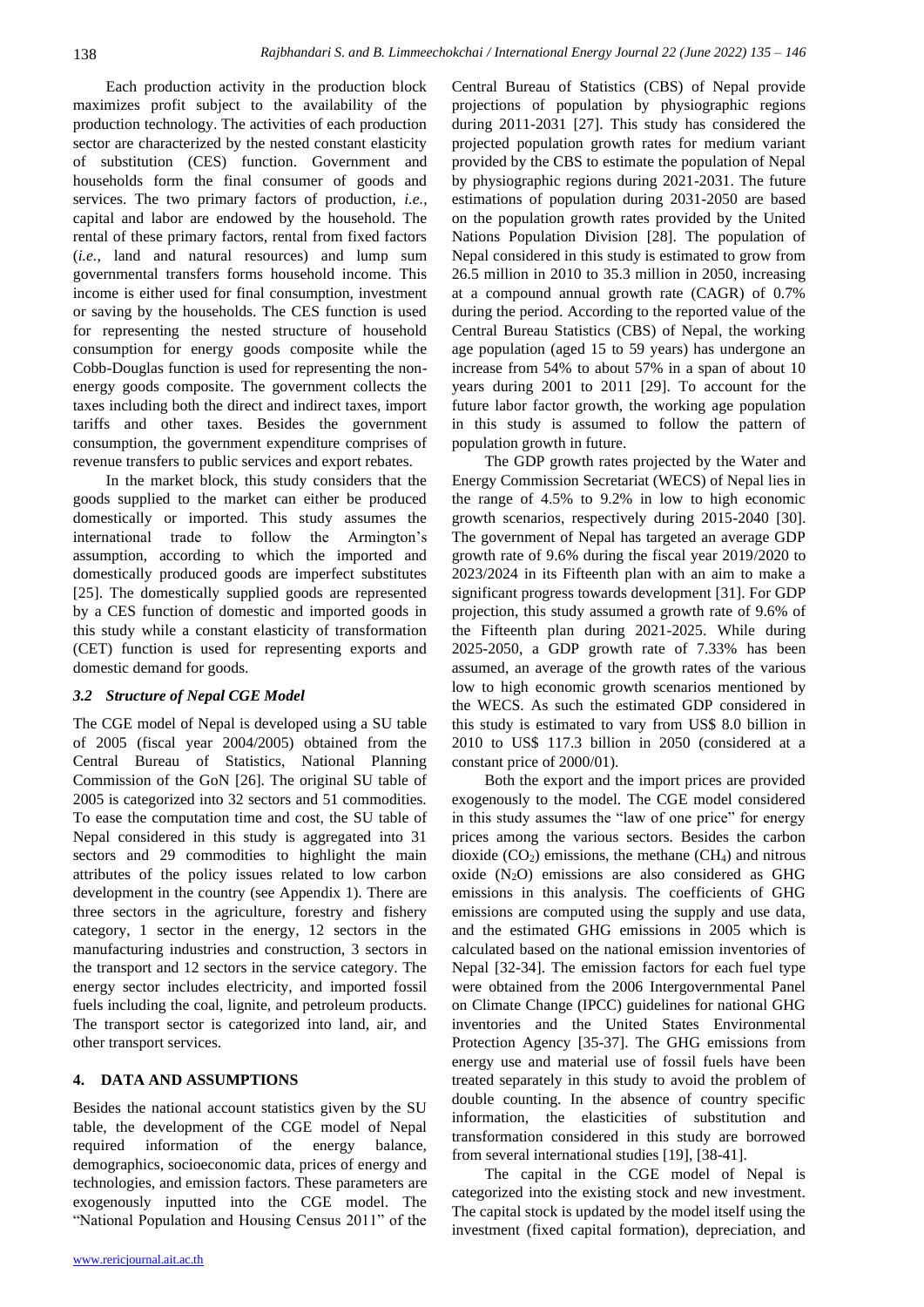economic growth. In this analysis, the depreciation rate for the existing capital is assumed to be 5% and that for the energy equipment of the household is assumed to be 10%. The depreciation rates considered in this study follows a common rate as mentioned in [\[42\]](#page-10-15). The installed capital is assumed to be immobile and nontransferable among sectors, whereas the new investments can occur in any sector. An existence of linear relationship is assumed between the capital stock and the capital endowment in the CGE model of Nepal. The labor is considered to be fully mobile across various sectors within the country in this study.

# **5. SCENARIO DESCRIPTION**

This study has constructed three alternative scenarios besides the business-as-usual scenario. The following sub-section provides the details about the formulated scenarios.

- **(i) Business-as-usual (BAU) scenario**: The BAU scenario assumes the continuation of the ongoing policies without any climate policy measures during the study period of 2010 to 2050. The study first developed a bottom-up technology-rich energy system model of Nepal using the MARKAL (acronym for MARKet ALlocation) modelling framework [\[43\]](#page-10-16), [\[44\]](#page-10-17). A soft link was established between the MARKAL model (termed as the Nepal-MARKAL model from now onwards) and the CGE model by considering the sector specific GHG emission and techno-specific data generated from the energy system model as an input to the CGE model. Through the iterative method, the BAU scenario is modelled to generate the same level of GHG emissions during 2010 to 2050 as that generated under the BAU scenario of the Nepal-MARKAL model. Figure 2 shows the schematic diagram of the linkage between the bottom-up Nepal-MARKAL and the top-down CGE model for Nepal.
- **(ii) Nationally Determined Contribution (NDC) scenario**: The NDC scenario assumes the successful implementation of the decarbonization targets of the enhanced NDC of Nepal. As depicted in [Table 1,](#page-2-0) Nepal has communicated ambitious mitigation targets in the energy sector to be achieved by 2030 in its updated NDC. This includes expanding clean energy generation capacity to 15 GW, increasing sales of electric vehicles to cover 90% of all private passenger vehicle and 60% of all public passenger vehicle sales, developing electric rail network, increasing share of electric cookstoves by 25%, and increasing installation of improved cookstoves and biogas plants [\[5\]](#page-9-4). Considering these ambitious targets of the updated NDC, a bottom-up energyenvironmental-economic Nepal-MARKAL model has been developed. The GHG emissions generated from the Nepal-MARKAL model under the NDC scenario is considered as an input in this

scenario to analyze the macroeconomic implications of imposing such energy targets of the NDC.

**(iii) 2-degree (2°C) scenario**: The 2°C scenario considers a stricter climate system than the NDC scenario and assumes an emission constraint in 2050 that aligns with the global 2°C stabilization target. In the absence of any specific GHG emission reduction target for Nepal that aligns with the global 2°C stabilization target, this study has computed the country specific GHG emission allowances aligned with the 2°C global stabilization target using the equal per capita burden scheme based on the convergence approach mentioned by [\[45\]](#page-10-18). Using this approach, Nepal's emission share in the global GHG emission in the convergence year 2050 is estimated using the following relation:

$$
S_y = \frac{S_0(y_c - y) + P_c(y - y_0)}{(y_c - y_0)}
$$
 (1)

where,  $S_y$  is the share of the country's emission in the total global GHG emissions in the year y,  $S_0$  is the share of country's emission in the total global GHG emission in the start year  $y_0$ ,  $P_c$  is the country's predicted population share in the convergence year  $y_c$ .

For this purpose, the global emission trajectory which is consistent with the likelihood of restricting the temperature rise to 2°C is taken from the Shared Socioeconomic Pathways (SSP) database of the International Institute for Applied Systems Analysis (IIASA) [46]. Considering the intermediate challenges depicted by the SSP2 scenario, the calculation showed a need of a GHG emission reduction of at least 54% in 2050 from the BAU scenario to be consistent with the probability of limiting the temperature rise to 2°C. Thus, the 2°C scenario in this study considered the GHG emission constraint of 54% in 2050 to explore the implications of achieving carbon neutrality of the energy system in the pathway to limit the maximum temperature rise to 2°C by the second half of the century. All the underlying socioeconomic assumptions are however like the BAU scenario.

**(iv) 1.5-degree (1.5°C) scenario**: The 1.5°C scenario assumes a GHG emission constraint aligned with the global 1.5°C stabilization target. With all the underlying socioeconomic assumptions remaining the same as that in the BAU scenario, a GHG emission constraint of 80% is imposed in 2050 in this scenario, to explore the implications of achieving the carbon neutrality of the energy system and contributing towards limiting the maximum temperature rise to 1.5°C. Similar to the 2°C scenario, the need of a GHG emission constraint of 80% by 2050 which is consistent with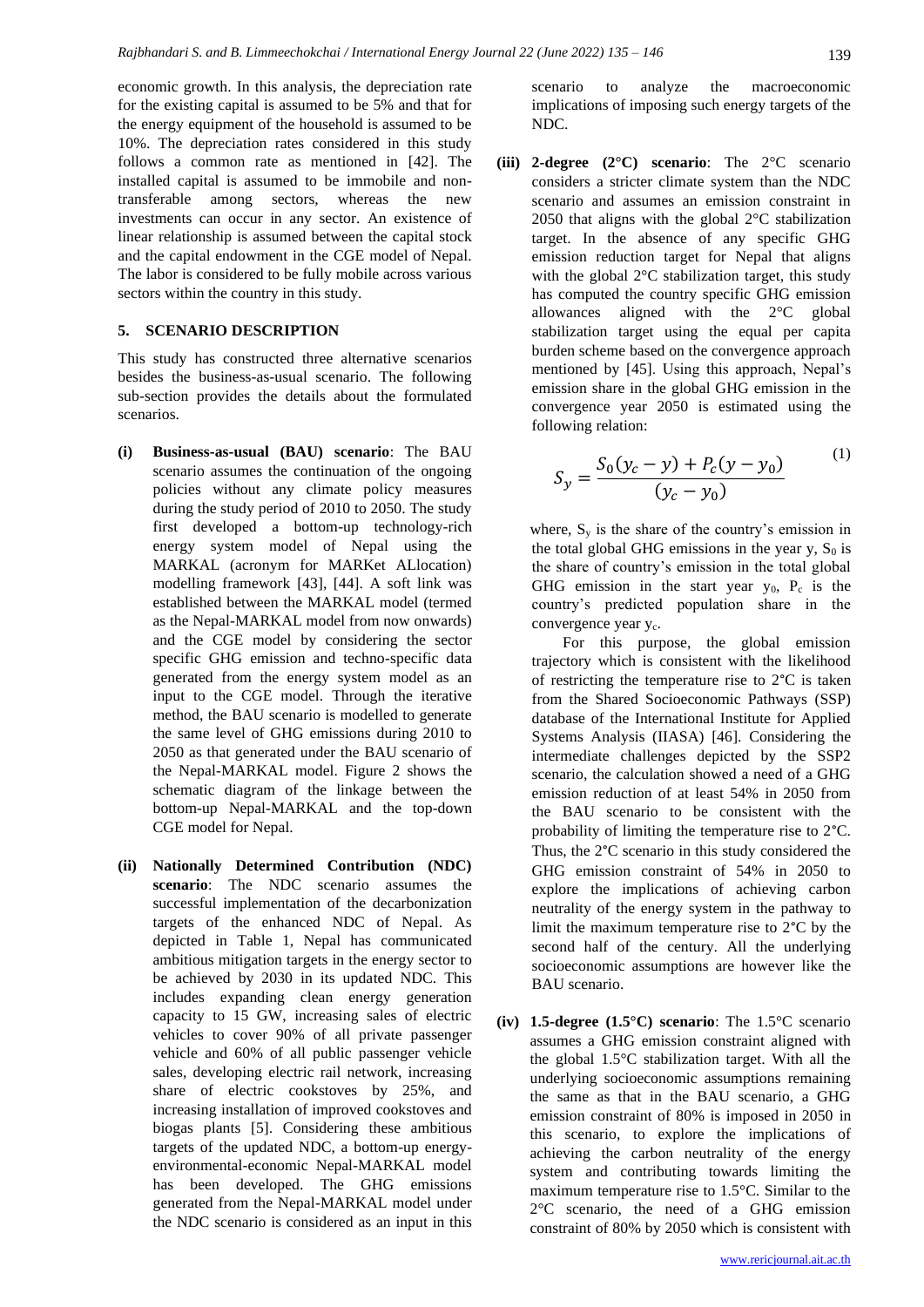the likelihood of restricting the temperature rise to 1.5°C is estimated using the country specific GHG emission pathway aligned with the 1.5°C scenario following the approach described by [\[45\]](#page-10-18).



**Fig. 2. Soft linkage between the bottom-up and top-down model.**

# **6. RESULTS AND DISCUSSIONS**

#### *6.1 Impacts on GDP*

The GDP of Nepal would grow at a compound annual growth rate of 6.8% during 2010 to 2050, *i.e.*, from 7.8 billion US\$ in 2010 to 107.5 billion US\$ in 2050 under the BAU scenario (see Figure 3). The share of household and government consumption, export and import of commodities as a percentage of GDP and fixed investment demand would change during the study period. The household and government final consumption expenditure occupies a major portion in the national GDP. Together, they accounted for a major share of 70.0% in the national GDP during 2010 to 2045 under the BAU scenario. While towards 2050, their combined share would reach 69.3%. The share of the household investment demand as a percentage of GDP lies in between 20.4% to 32.5% during 2010 to 2050 under the BAU scenario. The trade deficit considered as a percentage of GDP is expected to continuously decrease over time from 22.9% in 2010 to 1.7% by 2050.

When compared to the BAU scenario, the results of the CGE modelling analysis of Nepal shows that the imposition of the NDC, 2°C and 1.5°C scenarios would cause a decline in the GDP of the country. There would be a slight reduction in GDP by 0.1% in 2050 under the

NDC scenario. The GDP would be reduced moderately by 1.6% in 2050 in the 2°C scenario. While the imposition of the stringent mitigation target depicted by the 1.5°C scenario would cause the GDP to decline by 7.7% in 2050 in comparison to the BAU scenario (see Figure 4). While in the cumulative terms, the GDP losses would be 0.1%, 0.7% and 3.1% respectively under the NDC, the 2°C and the 1.5°C scenarios during 2010 to 2050 when compared to the cumulative GDP of the BAU scenario.

By 2050, the share of the household and government final consumption expenditure in the total national GDP would be 66.7% under the 1.5°C scenario. While it would reach 69.2% by 2050 in the NDC scenario and 68.8% in the 2°C scenario. There would not be any remarkable changes in the share of the household investment demand by 2050 under the NDC scenario in comparison to the BAU scenario. However, the share of the household investment would increase to 33.0% in 2050 under the 2°C scenario while it would rise to 35.2% under the 1.5°C scenario. The volume of trade deficit would remain almost similar as in the BAU scenario under both the NDC and the 2°C scenarios. However, the trade deficit as a percentage of GDP would increase to 1.9% in 2050, *i.e.*, an increase by 8.4% in 2050 in comparison to the BAU scenario.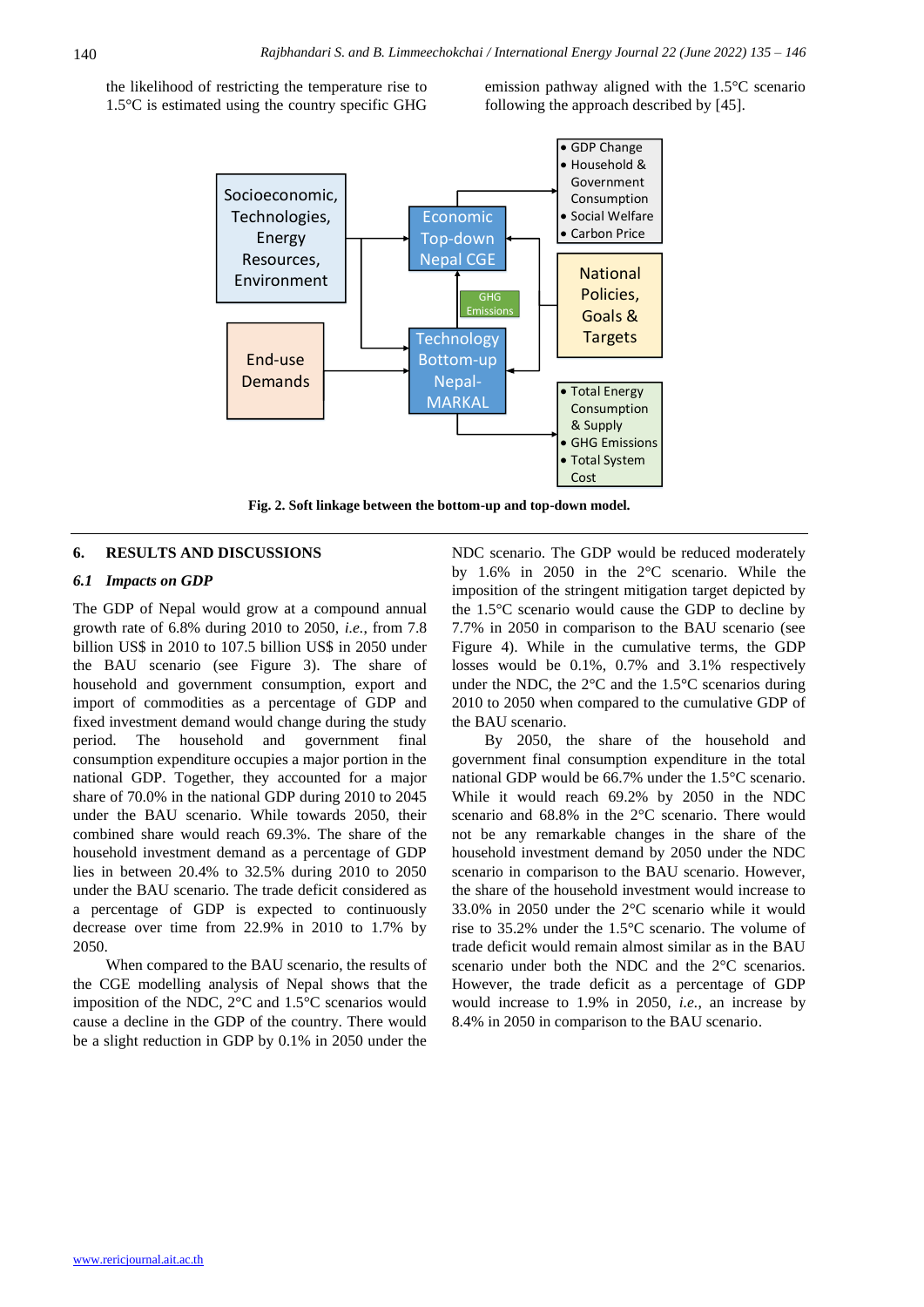

**Fig. 4. Variations in GDP compared to BAU in all scenarios.**

# *6.2 Impacts on Household and Government Consumption*

The household and government consumption constitutes a major portion of the total national GDP. Household consumption demand formed the major portion of the total consumption demand in Nepal during 2010 to 2050 in all scenarios (see Figure 5). The share of the household consumption increased from 86.9% in 2010 to 76.5% in 2050 in the BAU scenario. The government consumption would undergo a significant increment while the household consumption would face a severe decline in the 1.5°C scenario in 2050 compared to those in the BAU, NDC and 2°C scenarios. The share of the government consumption would increase to 38.5% in 2050 in the 1.5°C scenario from 23.5% in 2010. This means that the government consumption would increase by 45.5% in 2050 in the 1.5°C scenario when compared to the BAU scenario. The government consumption would increase by 6.3% in the 2°C scenario and by only 0.5% in the NDC scenario in 2050 compared to the BAU scenario. The government will play an important role when the economy is in downturn by increasing spending in the developmental activities to accelerate the economic growth. When compared to the NDC and the 2°C scenarios, the need of steeper reductions in the GHG emissions would increase the government consumption expenditures in the welfare benefits of the society, mainly in the service and electricity generation sectors, infrastructure investments, electric machinery, and transport sectors in Nepal.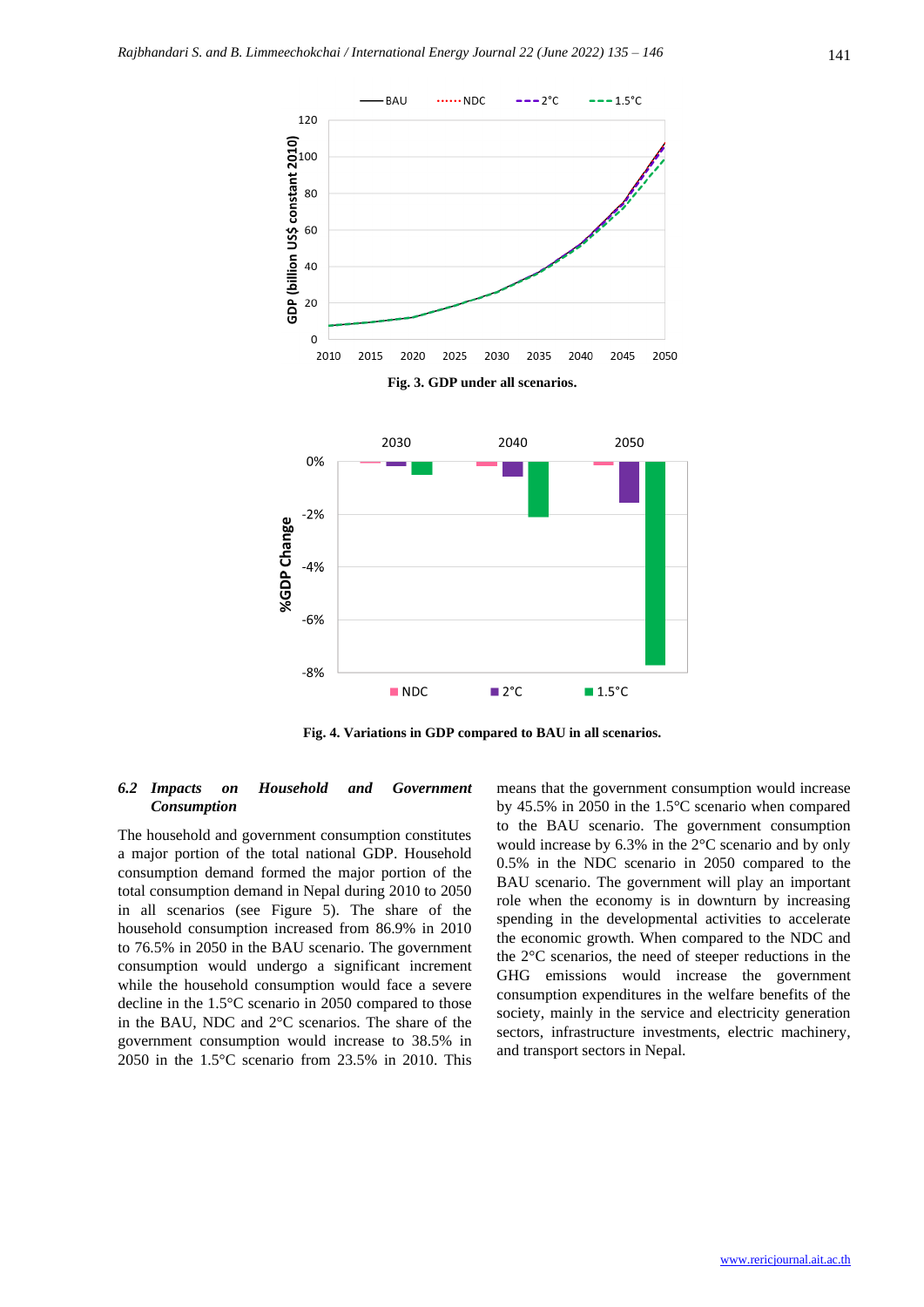

**Fig. 5. Household and government consumption in all scenarios.**

| Table 2. Welfare loss in all scenarios compared to BAU. |                            |           |           |  |  |
|---------------------------------------------------------|----------------------------|-----------|-----------|--|--|
| Scenario                                                | % Loss in cumulative terms |           |           |  |  |
|                                                         | 2020-2030                  | 2030-2050 | 2010-2050 |  |  |
| NDC.                                                    | 0.05                       | 0.30      | 0.23      |  |  |
| $2^{\circ}C$                                            | 0.22                       | 1.50      | 1.18      |  |  |
| 1.5 $\mathrm{C}$                                        | 0.59                       | 8.51      | 6.59      |  |  |

#### *6.3 The Welfare Loss*

There would be a decline in the consumption of the household demand and an increase in the government consumption demand in all the alternative scenarios (see Figure 5). The increase in the welfare losses is closely associated with the decline in the household consumption across the scenarios (see Table 2). The imposition of NDC targets would only cause a slight loss in the welfare of society. However, there is a high chance of neutralizing the welfare losses under the NDC scenario as well as minimizing the losses in the 2°C and the 1.5°C scenarios when combined with the enhanced technological development.

# *6.4 GHG Emissions*

The total GHG emission is estimated to increase from 14.1 million tonne  $CO<sub>2</sub>$  equivalent (MtCO<sub>2</sub>eq) in 2010 to 86.0 MtCO<sub>2</sub>eq in 2050, increasing at a CAGR of 4.6% during the study period under the BAU scenario (see Figure 6). In case of the NDC scenario, the GHG emissions would reach 77.5 MtCO<sub>2</sub>eq in 2050, *i.e.*, a reduction by 9.9% as compared to the BAU scenario. By 2050, the GHG emissions would reach  $39.2 \text{ MtCO}_2$ eq in the  $2^{\circ}$ C scenario and 17.3 MtCO<sub>2</sub>eq in the 1.5°C scenario. If Nepal's emission is locked into the NDC's pathway till 2030, then an abruptly high annual GHG emission reduction rate post 2030 would be needed to achieve the 2°C and the 1.5°C targets.



**Fig. 6. GHG emission trajectories in all scenarios.**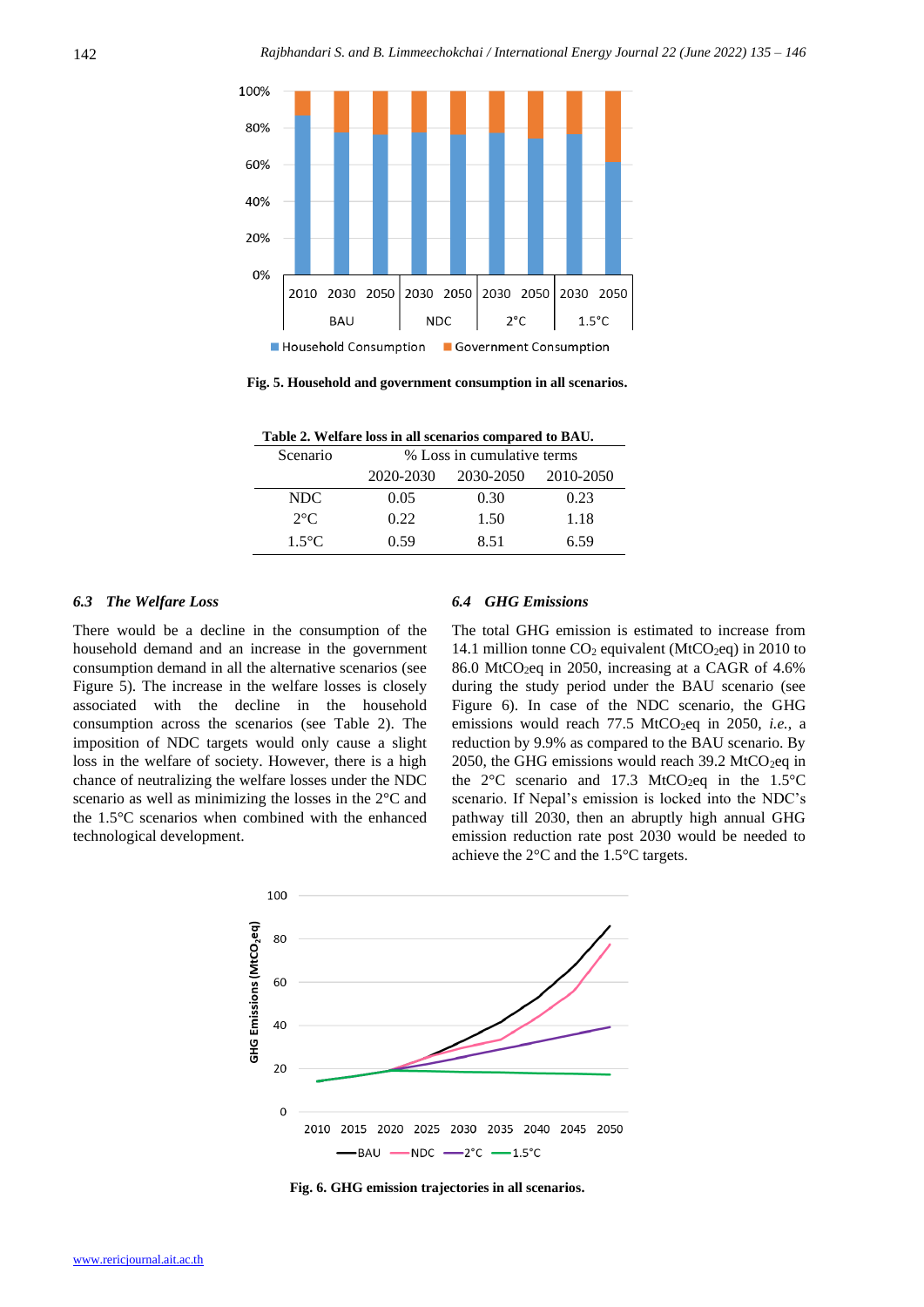The study indicates that with the increased deployment of energy efficient technologies and renewable energy sources Nepal would progress towards reduced emission intensive economy over a long period of time in all the scenarios (see Figure 7). However, in comparison to the BAU scenario, a much higher decline in the GHG emission intensity, calculated in terms of the GHG emission per unit of GDP, would be needed by 2050 to attain the 1.5°C scenario. The GHG emission intensity would decrease from  $1.8 \text{ kgCO}_2$ eq per US\$ in  $2010$  to 0.8 kgCO<sub>2</sub>eq per US\$ in 2050 in the BAU scenario. Under the NDC scenario, the GHG emission intensity would need a reduction of 60.2% by the year 2050 compared to the 2010 level. In the 2°C scenario, the GHG emission intensity would need a steeper reduction by 79.5% compared to 2010 by the year 2050. While under the 1.5°C scenario, a sharper reduction of the GHG emission intensity leading to 90.4% decline would be needed by the year 2050 compared to the 2010 level. The strong uncoupling between the GHG

emissions and the GDP growths in the 1.5°C scenario are the results of the speedy growth towards the cleaner fuels and efficient technologies.

# *6.5 Economic Implications of NDC, 2°C and 1.5°C Pathways*

Figure 8 shows that the carbon price would reach US\$ 245 per tCO<sub>2</sub>eq in 2050 from US\$ 10 per tCO<sub>2</sub>eq in 2025 to achieve the  $1.5^{\circ}$ C scenario. It would increase from US\$ 6 per  $tCO_2$ eq in 2025 to reach US\$ 21 per tCO2eq in 2050 in the 2°C scenario. However, the NDC targets would cause the carbon price to increase from US\$ 3.8 per  $tCO_2$ eq in 2025 to reach US\$ 4.0 per  $tCO_2$ eq in 2050 in the NDC scenario. A greater GHG price are associated with higher reductions in the household consumption of goods and services. Such higher prices would demand for a speedy switch from inefficient technologies to low carbon energy resources and technologies.



**Fig. 7. GHG emission intensity in all scenarios.**





# **7. CONCLUSION**

This study was conducted with an aim to analyze the macroeconomic implications of the NDC targets and the

deep decarbonization pathways of the 2°C and 1.5°C scenarios in the context of Nepal. To contribute towards the long-term goal of the Paris Agreement, this study analyzed the macroeconomic consequences of imposing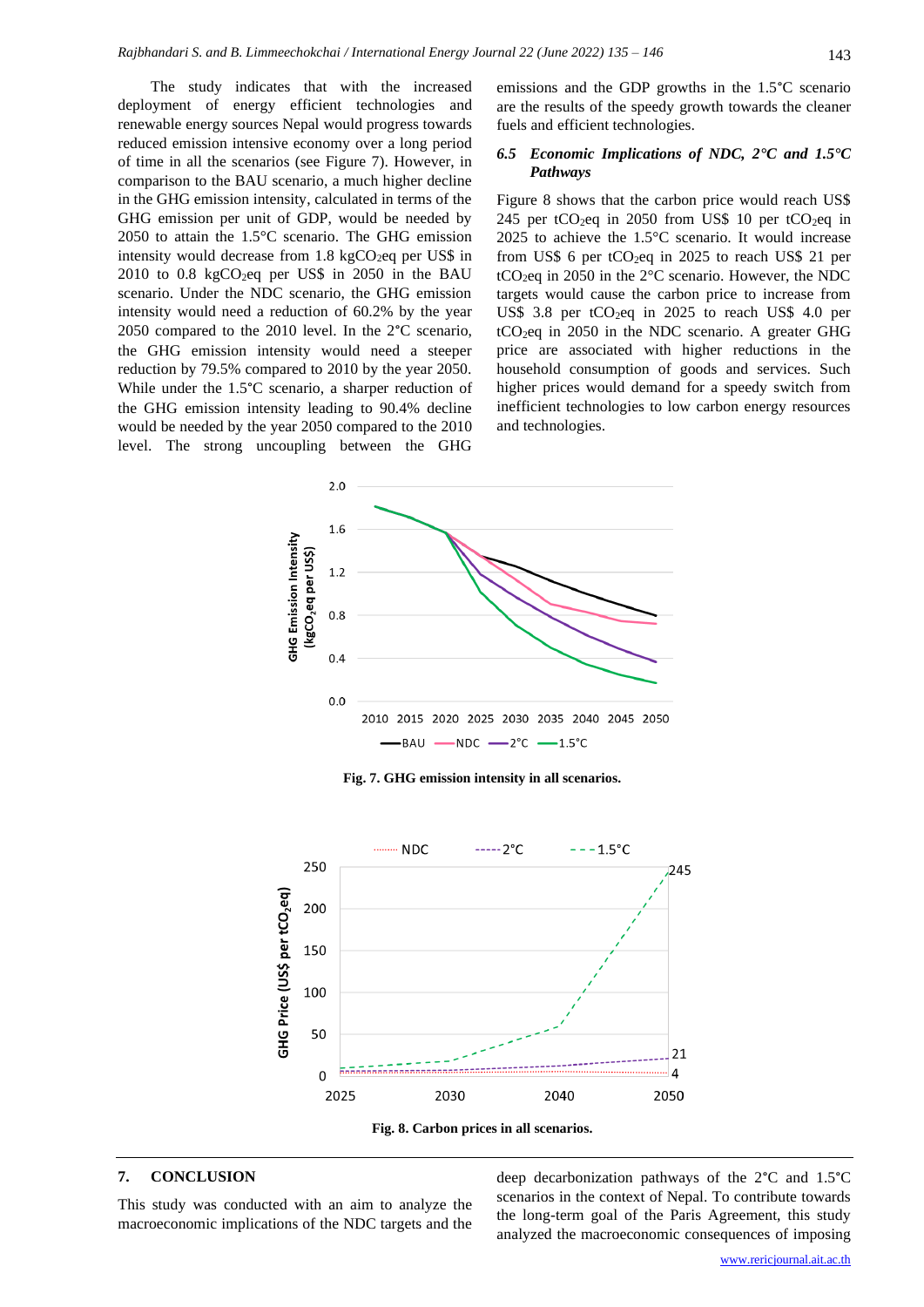more ambitious mitigation targets beyond the NDC. Results show that the level of emission reduction in the

NDC scenario seems to be low compared to what would be necessary under the ideal mitigation pathways needed to limit the temperature rise to 2°C and 1.5°C compared to pre-industrial levels. In short, extending the NDC targets beyond 2030 without strengthening them would result in GHG emission reduction of 9.9% by 2050, which is far behind the level of reductions required to drive Nepal towards the pathways of 2°C and 1.5°C temperature goals. Even after achieving the emission targets envisioned in the NDC of Nepal, an emission gap of 325 MtCO2eq over the period of 2021-2050 would remain between the NDC and the 2°C scenarios. This emission gap over the period of 2021-2050 would be much higher (*i.e.*, 657 MtCO<sub>2</sub>eq) between the NDC and the 1.5°C scenario. To fill this gap, there would be a need of improved financial flows to encourage both the national and global innovations and requires adoption of low carbon resources and technologies that provide GHG mitigation in Nepal.

The cost of carbon mitigation in achieving the deep decarbonization pathways depend strongly on the low carbon technology options considered in the analysis. Although the analysis shows the possibility of attaining 80% of GHG emission reductions by 2050 at a GDP loss of 7.7% through the deployment of energy efficient technologies, this would represent a challenge in terms of the technology use, their availability and affordability to achieve the carbon neutrality of the energy system and contribute towards meeting the 1.5°C target. To assess the possibility of carbon neutrality of the energy system by 2050 or further enhance to assess the feasibility of net-zero emission by 2050, it becomes necessary to explore other mitigation options not considered in this analysis including the drastic societal changes, large scale afforestation, and carbon offset through hydroelectricity export**.**

#### **ACKNOWLEDGEMENT**

This work was supported by Thammasat University Research Unit in Sustainable Energy and Build Environment. The authors are grateful to Thammasat University for the scholarship. The authors would like to thank Professor Toshihiko Masui from the Center for Social and Environmental Systems Research, National Institute for Environmental Studies, Japan for his valuable support by providing technical trainings to enhance the skills in CGE modelling. The authors would like to thank Professor Ram Manohar Shrestha for his guidance and support throughout the study.

# <span id="page-9-1"></span>**REFERENCES**

<span id="page-9-0"></span>[1] Pandve H.T., Chawla P.S., Fernandez K., and Singru S.A., 2011. Climate change vulnerability: Index and mapping. *Indian Journal of Occupational & Environmental Medicine* 15(3): 142-143.

- [2] CBS, 2021. Nepal in Figures 2021. Government of Nepal, National Planning Commission, Central Bureau of Statistics, Kathmandu, Nepal.
- <span id="page-9-2"></span>[3] UNDP, 2020. Human Development Report 2020. The next frontier. Human development and the Anthropocene. New York.
- <span id="page-9-3"></span>[4] MoPE, 2016. Nationally Determined Contributions. Communicated to the UNFCCC Secretariat in February 2016, Government of Nepal, Ministry of Population and Environment, Kathmandu, Nepal.
- <span id="page-9-4"></span>[5] GoN, 2020. Second Nationally Determined Contribution (NDC). Communicated to the UNFCCC Secretariat in December 2020, Government of Nepal, Kathmandu, Nepal.
- <span id="page-9-5"></span>[6] Shakya S.R. and R.M. Shrestha. 2011. Transport sector electrification in a hydropower resource rich developing country: Energy security, environmental and climate change co-benefits. *Energy for Sustainable Development* 15(2): 147- 159.
- [7] Shakya S.R., Kumar S., and Shrestha R.M., 2012. Co-benefits of a carbon tax in Nepal. *Mitigation and Adaptation Strategies for Global Change* 17(1): 77-101.
- [8] Pradhan B.B., Shrestha R.M., Pandey A., and Limmeechokchai B., 2018. Strategies to achieve net zero emissions in Nepal. *Carbon Management* 9(5): 533-548.
- [9] Pradhan B.B., Shrestha R.M., and Limmeechokchai B., 2020. Achieving the Paris Agreement's 2 degree target in Nepal: the potential role of a carbon tax. *Climate Policy* 20(3): 387-404.
- [10] Pradhan B.B., Limmeechokchai B., and Shrestha R.M., 2019. Implications of biogas and electric cooking technologies in residential sector in Nepal – A long term perspective using AIM/Enduse model. *Renewable Energy* 143: 377-389.
- <span id="page-9-6"></span>[11] Shakya S.R., 2014. Economy-wide Implications of Low Carbon Electricity Based Mass Transport in Nepal. *Journal of the Institute of Engineering* 9(1): 142-165.
- <span id="page-9-7"></span>[12] Timilsina G. and J. Steinbuks, 2021. Economic costs of electricity load shedding in Nepal. *Renewable and Sustainable Energy Reviews* 146: 111112.
- <span id="page-9-9"></span><span id="page-9-8"></span>[13] GoN, 2021. Nepal's long-term strategy for net-zero emissions. Government of Nepal, Kathmandu.
- [14] Rutherford T.F., 1999. Applied general equilibrium modeling with MPSGE as a GAMS subsystem: An overview of the modeling framework and syntax. *Computational Economics* 14(1): 1-46.
- <span id="page-9-10"></span>[15] Fujimori S., Masui T., and Matsuoka Y., 2014. Development of a global computable general equilibrium model coupled with detailed energy end-use technology. *Applied Energy* 128: 296-306.
- <span id="page-9-11"></span>[16] Dai H., Xie Y., Liu J., and Masui T., 2018. Aligning renewable energy targets with carbon emissions trading to achieve China's INDCs: A general equilibrium assessment. *Renewable and Sustainable Energy Reviews* 82: 4121-4131.
- <span id="page-9-12"></span>[17] Rajbhandari S., Limmeechokchai B., and Masui T., 2019. The impact of different GHG reduction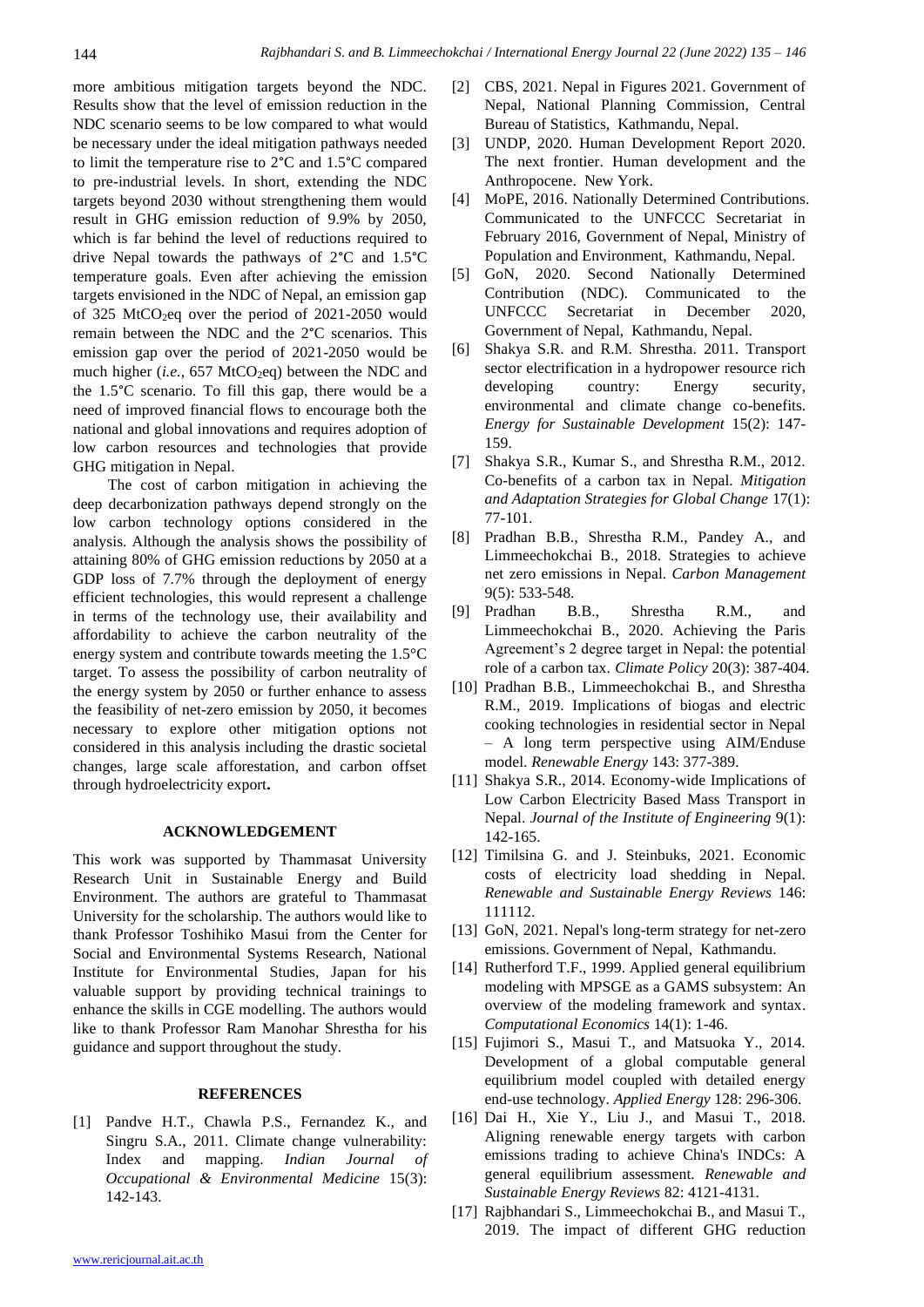<span id="page-10-0"></span>scenarios on the economy and social welfare of Thailand using a computable general equilibrium (CGE) model. *Energy, Sustainability and Society* 9(1): 19.

- [18] Dong H., Dai H., Geng Y., Fujita T., Liu Z., Xie Y., Wu R., Fujii M., Masui T., and Tang L., 2017. Exploring impact of carbon tax on China's  $CO<sub>2</sub>$ reductions and provincial disparities. *Renewable and Sustainable Energy Reviews* 77: 596-603.
- [19] Dai H. and T. Masui. 2017. Achieving carbon emissions peak in China by 2030: The key options and economic impacts. In S. Fujimori, M. Kainuma, and T. Masui, S. Fujimori, M. Kainuma, and T. Masui, eds. *Achieving carbon emissions peak in China by 2030: The key options and economic impacts.* Singapore: Springer, 2017, pp. 77-111.
- [20] Wang P., Dai H.-c., Ren S.-y., Zhao D.-q., and Masui T., 2015. Achieving Copenhagen target through carbon emission trading: Economic impacts assessment in Guangdong Province of China. *Energy* 79: 212-227.
- [21] Wu R., Dai H., Geng Y., Xie Y., Masui T., and Tian X., 2016. Achieving China's INDC through carbon cap-and-trade: Insights from Shanghai. *Applied Energy* 184: 1114-1122.
- [22] Fujimori S., Masui T., and Matsuoka Y., 2012. AIM/CGE 7.0 Manual. National Institute for Environmental Studies, and Kyoto University, Japan.
- <span id="page-10-3"></span>[23] Burfisher M.E., 2011. *Introduction to Computable General Equilibrium Models.* Maryland, USA: Cambridge University Press
- [24] Babatunde K.A., Begum R.A., and Said F.F., 2017. Application of computable general equilibrium (CGE) to climate change mitigation policy: A systematic review. *Renewable and Sustainable Energy Reviews* 78: 61-71.
- [25] Armington P.S., 1969. A Theory of Demand for Products Distinguished by Place of Production. *International Monetary Fund Staff Papers*. 16: 159-178.
- <span id="page-10-6"></span>[26] CBS, 2013. Supply and Use Tables of Nepal 2004/05. Government of Nepal, National Planning Commission Secretariat, Central Bureau of Statistics, Kathmandu.
- <span id="page-10-7"></span>[27] CBS, 2014. National Population and Housing Census 2011. Population Projection 2011-2031. Government of Nepal, National Planning Commission Secretariat, Central Bureau of Statistics, Kathmandu, Nepal.
- [28] UN. 2019. *World Population Prospects 2019*. Retrieved August 26 2021 from the Web: [https://population.un.org/wpp/.](https://population.un.org/wpp/)
- [29] CBS, 2012. National population and housing census 2011 (National Report). Government of Nepal, National Planning Commission Secretariat, Central Bureau of Statistics, Kathmandu.
- <span id="page-10-11"></span>[30] WECS, 2017. Electricity Demand Forecast Report (2015-2040). Government of Nepal, Water and Energy Commission Secretariat (WECS), Kathmandu.
- [31] NPC, 2020. The Fifteenth Plan (Fiscal Year 2019/20-2023/24). Government of Nepal, National Planning Commission, Kathmandu, Nepal.
- <span id="page-10-12"></span>[32] MoPE, 2004. Nepal's Initial National Communication to the Conference of the Parties to the United Nations Framework Convention on Climate Change. His Majesty's Government, Ministry of Population and Environment, Kathmandu, Nepal.
- <span id="page-10-2"></span>[33] MoSTE, 2014. Nepal's Second National Communication to United Nations Framework Convention on Climate Change. Government of Nepal, Ministry of Science, Technology and Environment, Kathmandu, Nepal.
- [34] MoFE, 2021. Nepal's Third National Communication to the United Nations Framework Convention on Climate Change (UNFCCC). Government of Nepal, Ministry of Forests and Environment, Climate Change Management Division, Kathmandu, Nepal.
- <span id="page-10-13"></span>[35] USEPA, 2002. A Comprehensive Analysis of Biodiesel Impacts on Exhaust Emissions. United States Environmental Protection Agency (USEPA),
- <span id="page-10-1"></span>[36] IPCC, 2006. 2006 IPCC Guidelines for National Greenhouse Gas Inventories S. Eggleston, L. Buendia, K. Miwa, T. Ngara, and K. Tanabe, Editors. Intergovernmental Panel on Climate Change Japan.
- [37] EPA. 2020. *Emission Factors for Greenhouse Gas Inventories*. Retrieved April 31, 2020 from the Web: [https://www.epa.gov/sites/default/files/2021-](https://www.epa.gov/sites/default/files/2021-04/documents/emission-factors_mar2020.pdf) [04/documents/emission-factors\\_mar2020.pdf.](https://www.epa.gov/sites/default/files/2021-04/documents/emission-factors_mar2020.pdf)
- <span id="page-10-14"></span><span id="page-10-4"></span>[38] Benavente G. and J. Miguel. 2016. Impact of a carbon tax on the Chilean economy: A computable general equilibrium analysis. *Energy Economics* 57: 106-127.
- <span id="page-10-5"></span>[39] Paltsev S., Reilly J.M., Jacoby H.D., Eckaus R.S., McFarland J., Sarofim M., Asadoorian M., and Babiker M., 2005. The MIT Emissions Prediction and Policy Analysis (EPPA) Model: Version 4. in Joint Program Report Series,
- [40] Böhringer C. and T.F. Rutherford. 1997. Carbon Taxes with Exemptions in an Open Economy: A General Equilibrium Analysis of the German Tax Initiative. *Journal of Environmental Economics and Management* 32(2): 189-203.
- [41] Li W., Jia Z., and Zhang H., 2017. The impact of electric vehicles and CCS in the context of emission trading scheme in China: A CGE-based analysis. *Energy* 119: 800-816.
- <span id="page-10-15"></span><span id="page-10-8"></span>[42] Kandel P.R., 2021. Depreciation systems in Nepal: A comparison based on ETR. in Economic Review: Occasional Paper, Kathmandu.
- <span id="page-10-16"></span><span id="page-10-9"></span>[43] Loulou R., Goldstein G., and Noble K., 2004. Documentation for the MARKAL Family of Models. Energy Technology Systems Analysis Programme (ETSAP
- <span id="page-10-18"></span><span id="page-10-17"></span><span id="page-10-10"></span>[44] Noble-Soft, 2004. ANSWERv6-MARKAL, User Manual, ANSWER MARKAL, An Energy Policy Optimization Tool. Noble-Soft Systems Pty Ltd, Australia.